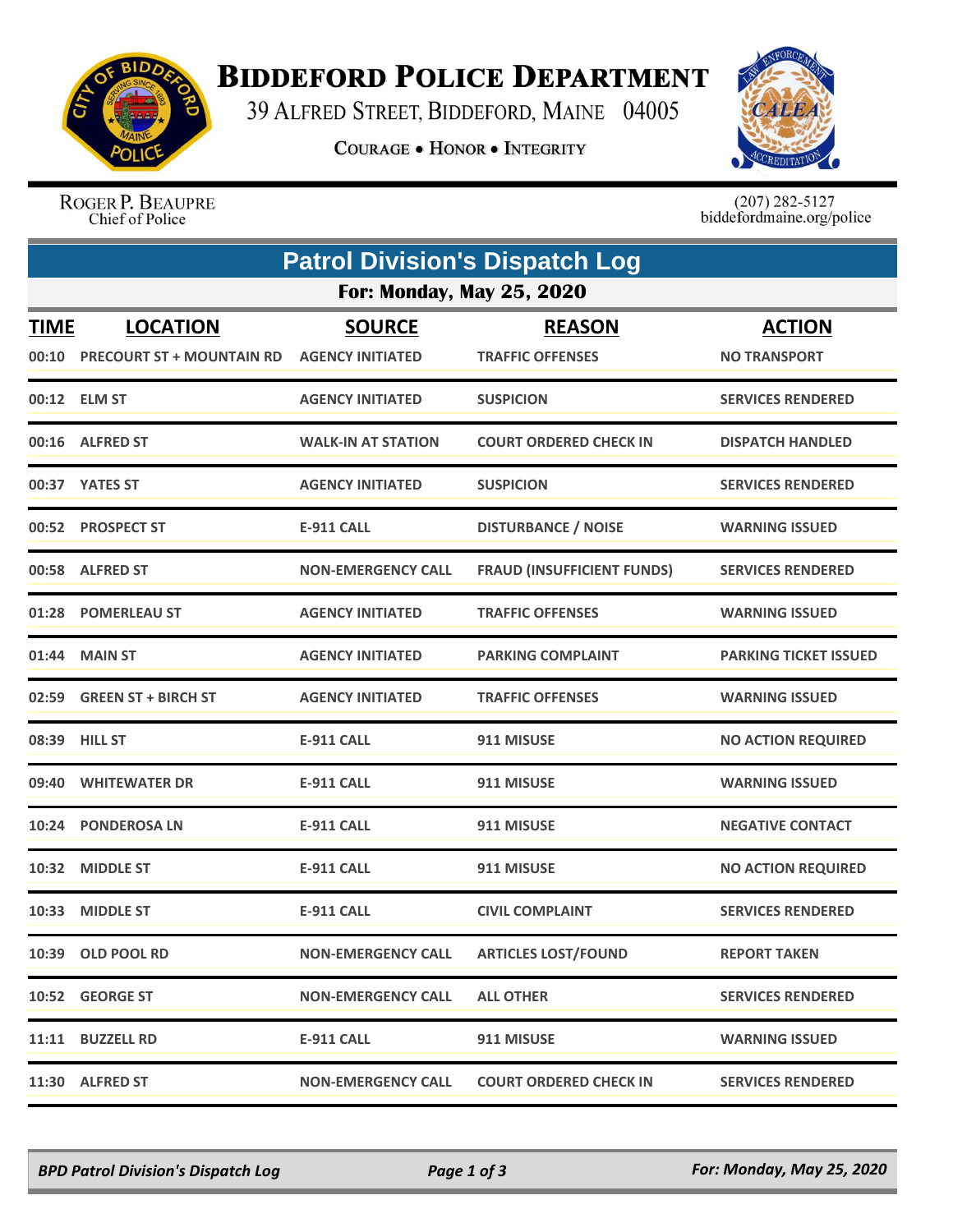| <b>TIME</b> | <b>LOCATION</b><br>12:00 CLEAVES ST | <b>SOURCE</b><br><b>NON-EMERGENCY CALL</b> | <b>REASON</b><br><b>DISTURBANCE / NOISE</b> | <b>ACTION</b><br><b>SERVICES RENDERED</b> |
|-------------|-------------------------------------|--------------------------------------------|---------------------------------------------|-------------------------------------------|
|             | 12:24 ALFRED ST                     | <b>E-911 CALL</b>                          | <b>ANIMAL COMPLAINT</b>                     | <b>SERVICES RENDERED</b>                  |
|             | 12:38 POOL ST                       | <b>E-911 CALL</b>                          | 911 MISUSE                                  | <b>WARNING ISSUED</b>                     |
|             | 12:56 BIRCH ST                      | <b>NON-EMERGENCY CALL</b>                  | <b>ARTICLES LOST/FOUND</b>                  | <b>NO ACTION REQUIRED</b>                 |
|             | 12:56 MASON ST                      | <b>E-911 CALL</b>                          | 911 MISUSE                                  | <b>WARNING ISSUED</b>                     |
|             | 13:05 BOULDER WAY                   | <b>NON-EMERGENCY CALL</b>                  | <b>ASSIST OTHER AGENCY</b>                  | <b>REPORT TAKEN</b>                       |
|             | 13:34 CLEAVES ST                    | <b>E-911 CALL</b>                          | <b>CRIM THREAT / TERRORIZING</b>            | <b>SERVICES RENDERED</b>                  |
| 13:47       | <b>MEETINGHOUSE RD</b>              | <b>E-911 CALL</b>                          | <b>ASSAULT</b>                              | <b>REPORT TAKEN</b>                       |
|             | 14:37 GUINEA RD                     | <b>NON-EMERGENCY CALL</b>                  | <b>SUSPICION</b>                            | <b>SERVICES RENDERED</b>                  |
|             | 14:42 DARTMOUTH ST                  | <b>E-911 CALL</b>                          | 911 MISUSE                                  | <b>DISPATCH HANDLED</b>                   |
|             | 15:04 POOL ST                       | <b>NON-EMERGENCY CALL</b>                  | <b>BURGLARY OF A MOTOR VEHICLE</b>          | <b>REPORT TAKEN</b>                       |
|             | 15:26    FOSS ST                    | <b>NON-EMERGENCY CALL</b>                  | <b>SUSPICION</b>                            | <b>SERVICES RENDERED</b>                  |
|             | 15:28 ALFRED ST                     | <b>NON-EMERGENCY CALL</b>                  | <b>MOTOR VEHICLE THEFT</b>                  | <b>REPORT TAKEN</b>                       |
|             | 15:32 ALFRED ST                     | <b>WALK-IN AT STATION</b>                  | <b>COURT ORDERED CHECK IN</b>               | <b>SERVICES RENDERED</b>                  |
| 15:47       | <b>MAIN ST</b>                      | <b>NON-EMERGENCY CALL</b>                  | <b>ARTICLES LOST/FOUND</b>                  | <b>SERVICES RENDERED</b>                  |
|             | 16:18 KING ST                       | <b>E-911 CALL</b>                          | 911 MISUSE                                  | <b>DISPATCH HANDLED</b>                   |
|             | 17:58 HILL ST + BIRCH ST            | <b>AGENCY INITIATED</b>                    | <b>TRAFFIC OFFENSES</b>                     | <b>VSAC ISSUED</b>                        |
|             | 18:00 ELM ST                        | <b>NON-EMERGENCY CALL</b>                  | <b>ANIMAL COMPLAINT</b>                     | <b>SERVICES RENDERED</b>                  |
|             | 18:12 SACO FALLS WAY                | <b>NON-EMERGENCY CALL</b>                  | <b>CHECK WELFARE</b>                        | <b>SERVICES RENDERED</b>                  |
|             | 18:47 ALFRED ST                     | <b>NON-EMERGENCY CALL</b>                  | ATTEMPTED/THREATENED SUICIDE REPORT TAKEN   |                                           |
|             | 19:16 TAYLOR ST                     | <b>NON-EMERGENCY CALL</b>                  | <b>CRIMINAL MISCHIEF</b>                    | <b>REPORT TAKEN</b>                       |
|             | 19:28 HILL ST                       | <b>NON-EMERGENCY CALL</b>                  | <b>DISABLED VEHICLE</b>                     | <b>SERVICES RENDERED</b>                  |
|             | <b>20:01 MAIN ST</b>                | <b>AGENCY INITIATED</b>                    | <b>PAPERWORK</b>                            | <b>SERVICES RENDERED</b>                  |
|             | 20:04 BACON ST                      | <b>NON-EMERGENCY CALL</b>                  | <b>HARASSMENT</b>                           | <b>SERVICES RENDERED</b>                  |